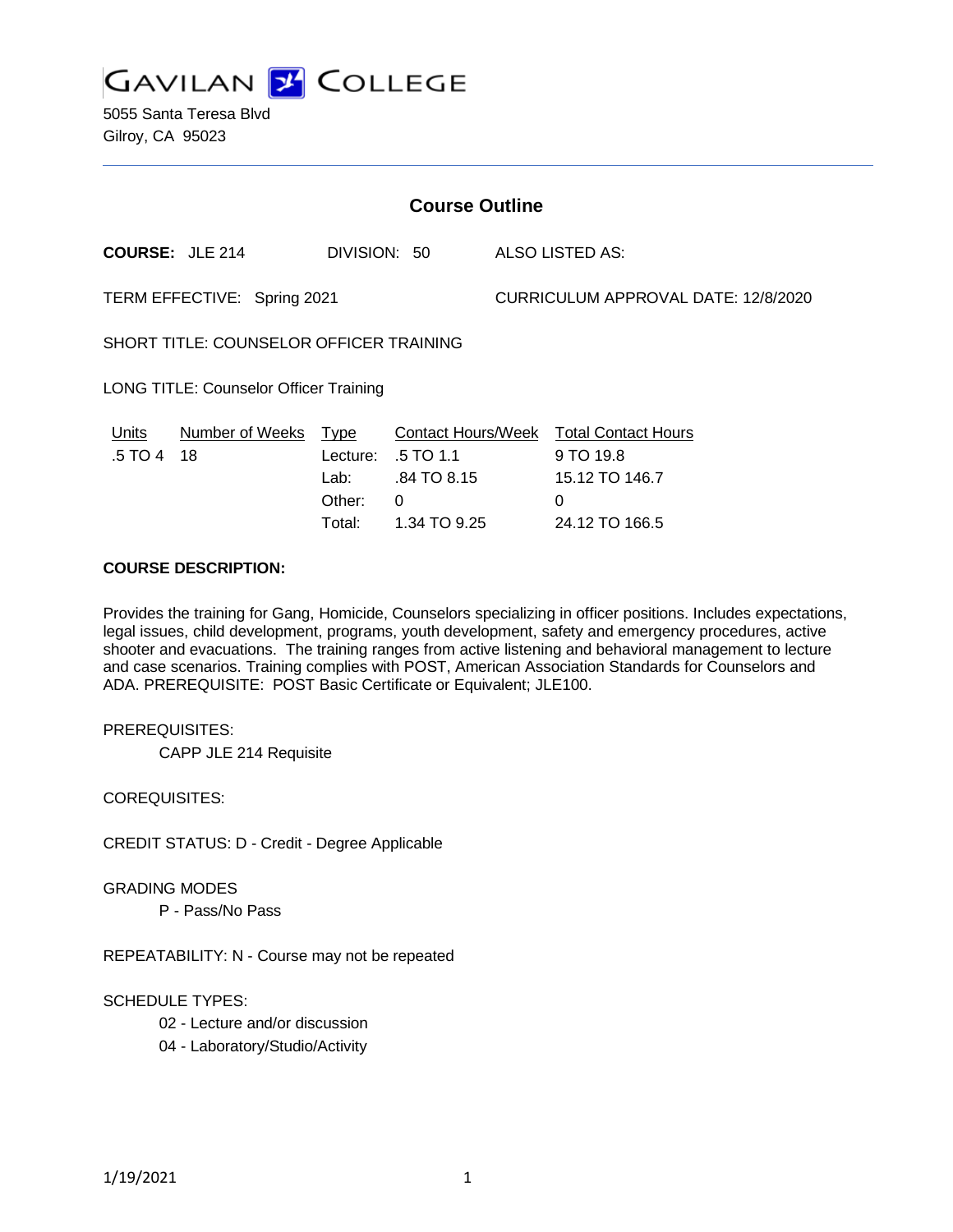## **STUDENT LEARNING OUTCOMES:**

By the end of this course, a student should:

1. Identify and distinguish among the job duties, communication styles and differentiate among the five essential practices of leadership.

2. Demonstrate child interview techniques presented in class during scenarios.

3. Identify and compare the basic concepts of human development, emotional and psychological maturity of children, gang affiliation signs, and gang membership signs.

4. Identify and compare the basic concepts of human development, emotional and psychological maturity of children, gang affiliation signs and gang membership signs.

5. Demonstrate appropriate response during an Active Shooter Scenario and demonstrate the ability to respond appropriately to various scenarios involving homicide suspects, gang members, victims, criminals, etc. .

## **CONTENT, STUDENT PERFORMANCE OBJECTIVES, OUT-OF-CLASS ASSIGNMENTS**

Curriculum Approval Date: 12/8/2020 Originally listed as JLE 302

## LECTURE CONTENT:

- . Expectations of Counselors / Officers (4-8 hours)
- A. Job duties
- B. Risk management
- C. ACA Accreditation Standards
- D. Budget
- 1. Basic accounting principles
- 2. Importance of a budget in the planning process
- E. Negligence
- 1. Court Case Reviews
- F. Personal Improvement
- 1. Weaknesses and Strengths
- 2. Conducting Interviews
- G. Types of Leadership
- 1. Personal Leadership Styles
- 2. Communication Styles
- II. Vision/ Philosophy Mission (5-12 hours)
- A. Presentation Techniques
- 1. Outcomes
- 2. Time Management
- B. Presentations
- 1. Public Speaking
- 2. Knowing your audience
- C. Realistic expectations
- D. Roles
- 1. Counselor Training Subject Reviews
- 2. Expectations
- 3. Team Building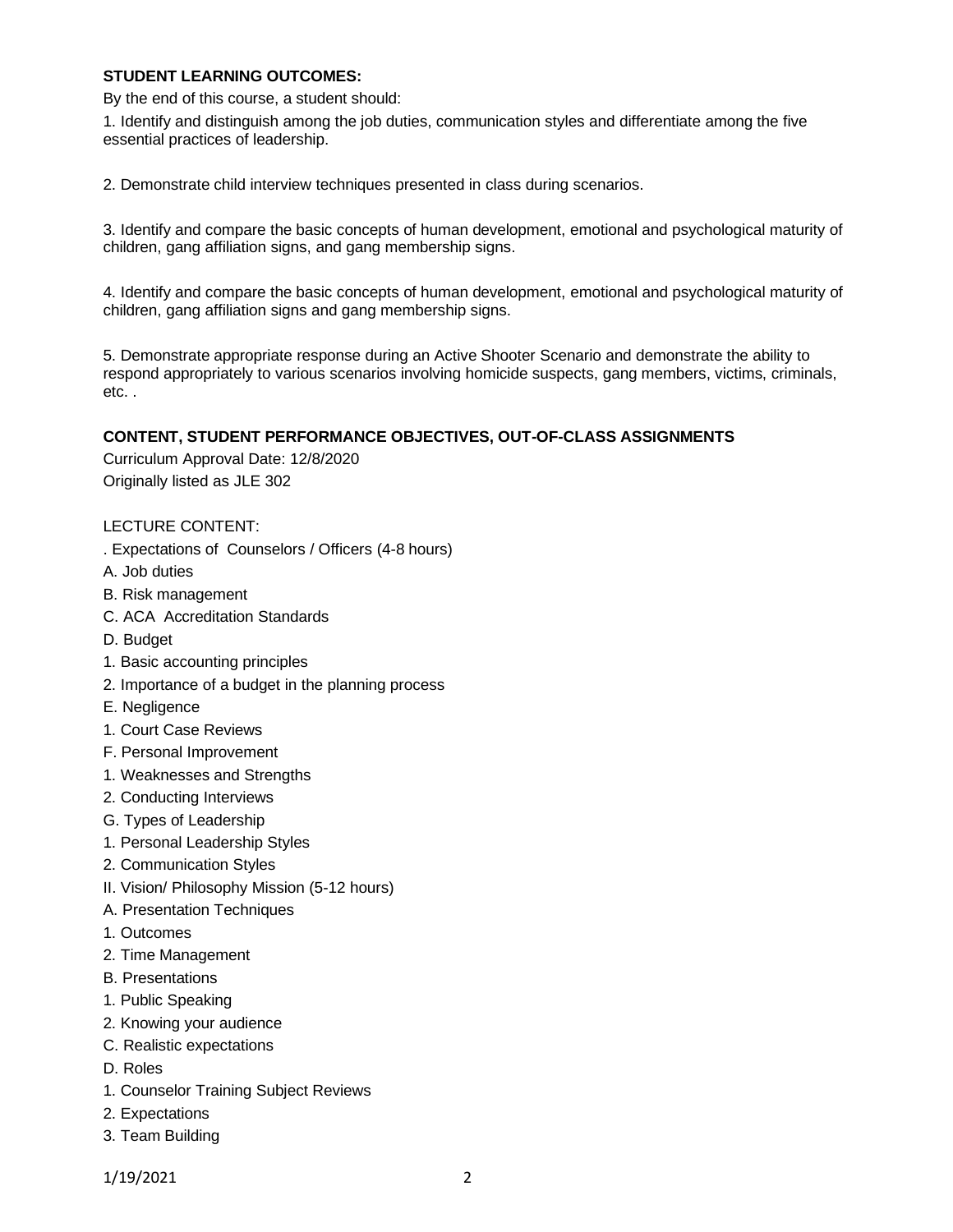# LAB CONTENT:

- . Expectations of Counselors / Officers (4-8 hours)
- A. Job duties
- B. Risk management
- C. ACA Accreditation Standards
- D. Budget
- 1. Basic accounting principles
- 2. Importance of a budget in the planning process
- E. Negligence
- 1. Court Case Reviews
- F. Personal Improvement
- 1. Weaknesses and Strengths
- 2. Conducting Interviews
- G. Types of Leadership
- 1. Personal Leadership Styles
- 2. Communication Styles
- II. Vision/ Philosophy Mission (5-12 hours)
- A. Presentation Techniques
- 1. Outcomes
- 2. Time Management
- B. Presentations
- 1. Public Speaking
- 2. Knowing your audience
- C. Realistic expectations
- D. Roles
- 1. Counselor Training Subject Reviews
- 2. Expectations
- 3. Team Building

# **METHODS OF INSTRUCTION:**

Lecture, Lab Activity, Audio-visual, Skills Demonstration, Discussion, Group Activity

# **OUT OF CLASS ASSIGNMENTS:**

Required Outside Hours: Assignment Description: 18-40 hours Review Instructor Handouts and Instructor Student Manual Prepare for scenarios